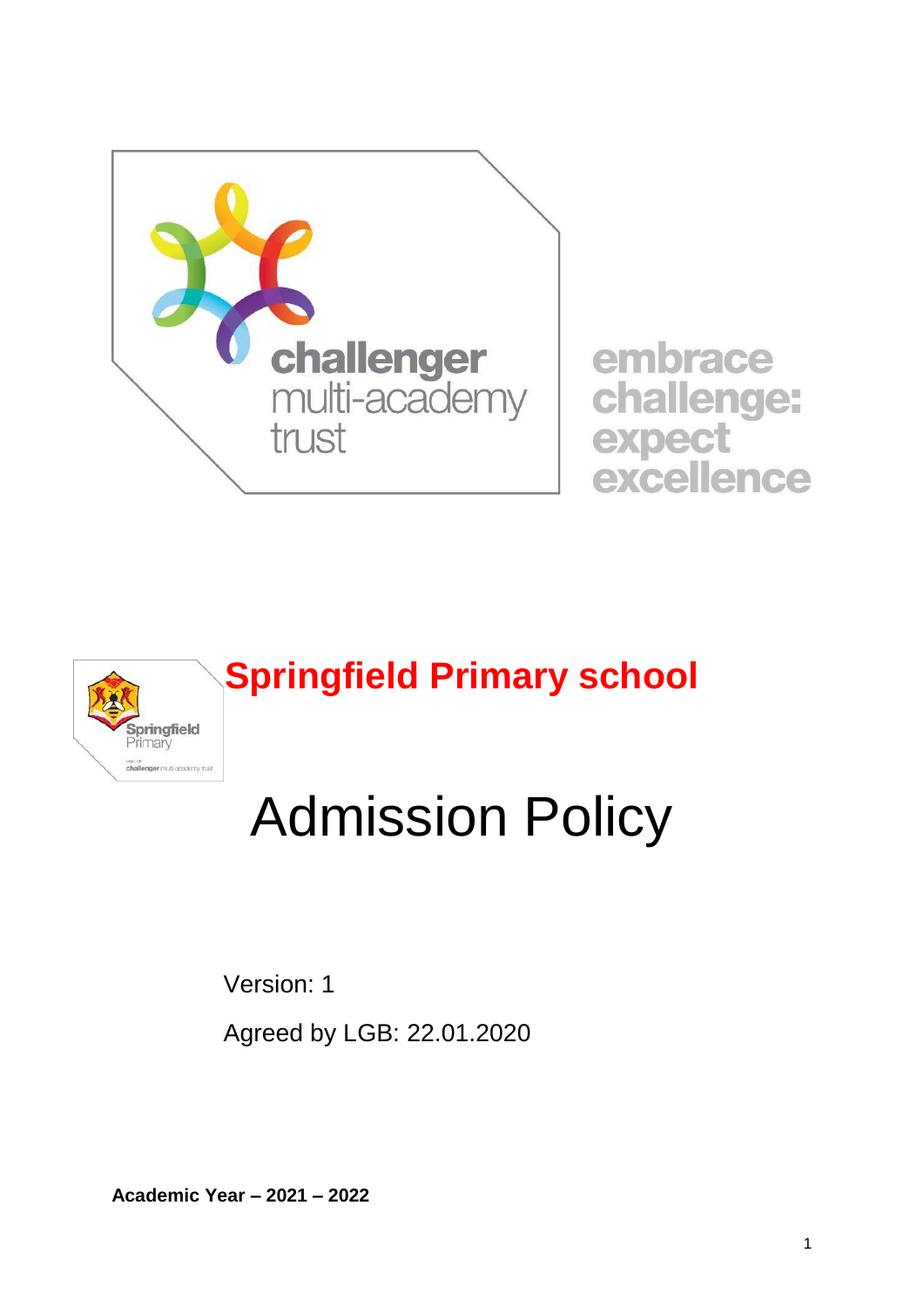Challenger Multi Academy Trust (CMAT), the Admissions Authority for Springfield Primary School, has agreed an admission number of 60 children for entry into the Early Years Foundation Stage (Reception Year Group) for September 2021. The School will therefore admit up to the planned admission number of 60 children to the Reception year group during each academic year. The School is required to abide by the maximum limits for infant classes (5, 6 and 7 year olds), i.e. 30 pupils per class.

#### **How to apply for a place at Springfield Primary School**

Applications for admission in September 2021 should be made in accordance with the Local Authority (LA) co-ordinated scheme. The timescales for the application process are set out in the 'Starting School' booklet available from the School or the LA.

Applications for places can be made online at [www.bedford.gov.uk/onlineadmissions](http://www.bedford.gov.uk/onlineadmissions) (Bedford Borough residents only). Parents not living in Bedford Borough should contact the LA in which they live for an application form.

Successful applications for children with birthdays between 1 September 2015 and 31 August 2016 will be offered a full-time place to start in Reception in September 2020. However, if parents feel their child is not ready to start full-time school at this time, they can:

- a) defer the date their child is admitted to school until later in the academic year or until the term in which the child reaches compulsory school age, or
- b) take up the place part-time until the child reaches compulsory school age, or
- c) where a parent of a **'summer-born' child (1 April – 31 August**) wishes their child to start school in the autumn term following their fifth birthday, the School will consider the request. If parents do not take up the offered place before the start of the summer term of the school year of entry, then they have to reapply for a place in Year 1. However, if parents wish such a child to be educated "out of year group" - ie in the Reception Year rather than Year 1 they may request this and should discuss it with the School as soon as possible.

Such applications will be considered by the School on a case-by-case basis. Each case will be judged on its individual merits but to admit out of year group would require exceptional and extenuating circumstances and professional evidence explaining why the child's needs cannot be met in the chronological year group.

All such parents should apply for their child's normal age group at the usual time and may submit a request for admission out of the normal age group at the same time. The School will respond to this request prior to the offer of a place being made. If the request is agreed, the application can be withdrawn for that year before the place is offered. If the request is refused, parents may decide whether or not to accept the offer of a place for the normal age group or refuse it and make an in-year application for admission into Year 1 for the September following the child's fifth birthday.

Where a parent's request has been agreed, they must make a new application as part of the main admissions round the following year. Parents do not have the right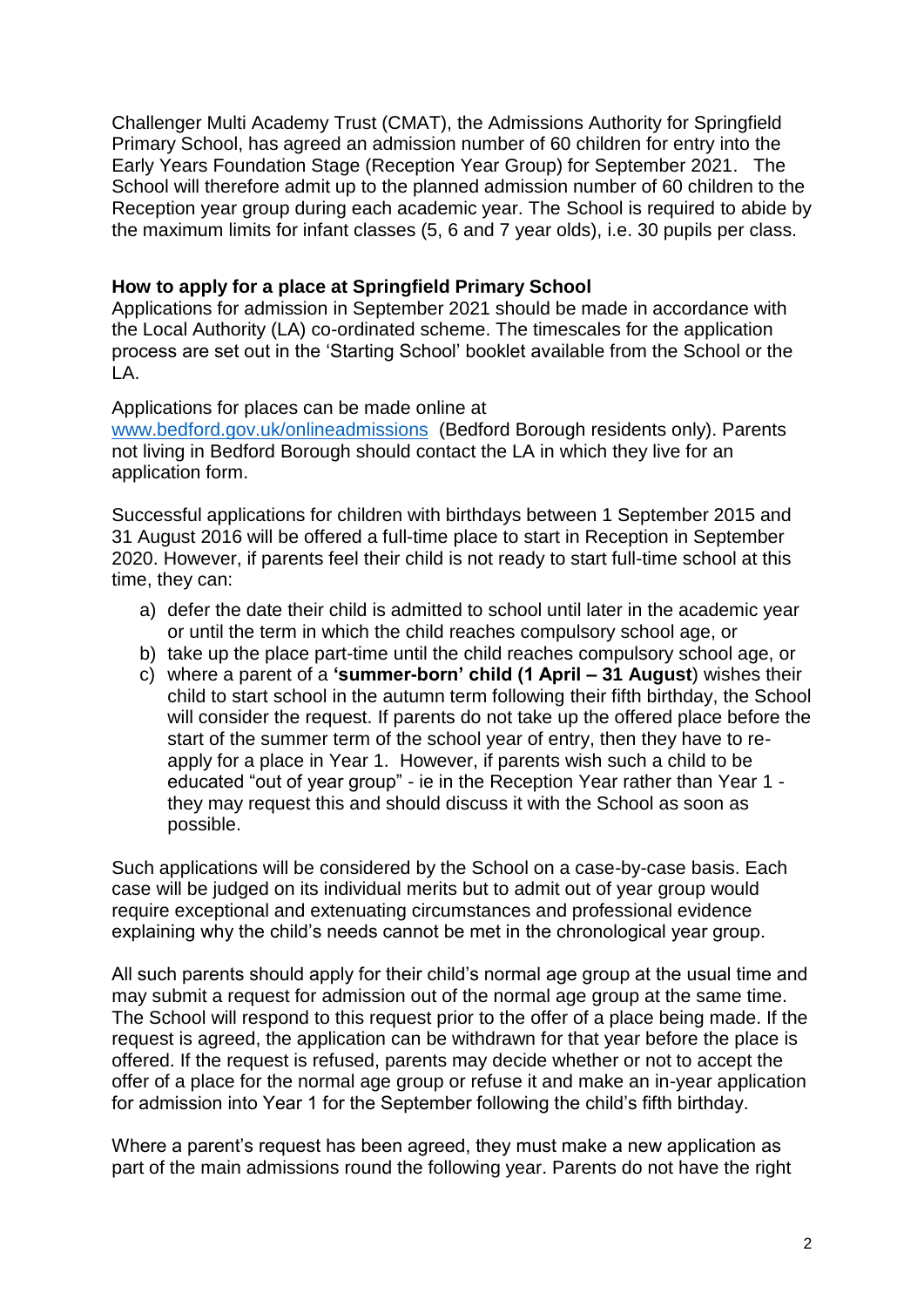of appeal against a decision not to place the child in a year group outside their normal age group.

The Department for Education has published guidance giving general advice about the principles of parents being able to request that the admission authority of a school considers their request for delayed admission

[https://www.gov.uk/government/publications/summer-born-children-school](https://www.gov.uk/government/publications/summer-born-children-school-admission)[admission,](https://www.gov.uk/government/publications/summer-born-children-school-admission) but it does not give enough practical advice about the application process and timescales. The information on the LA website [\(www.bedford.gov.uk/admissions](http://www.bedford.gov.uk/admissions)  - click on Delayed Entry) considers the issues not covered in the DfE advice and how to go about this in practical terms.

# **How Places Are Offered**

The LA will apply the following criteria (in rank order shown) to decide the order in which places will be allocated when there are more requests from parents / carers than the number of places available:

- 1. Looked after children and previously looked after children including those that appear to the school to have been in state care outside of England and ceased to be so as a result of being adopted (see definition);
- 2. Pupils living in the catchment area with siblings at the school (see definition of sibling);
- 3. Other pupils living in the catchment area;
- 4. Other siblings (see definition);
- 5. Any other children

## **Notes**

- 1. If applying these criteria results in there being more children with an equal right to admission to the school than the number of available places, the tie break will be the distance the pupil lives from the school, measured in a straight line, using the Local Authority's computerized measuring system, with those living closer to the school receiving the higher priority. The Local Authority will measure the distance from the address point of the pupil's home to a point on the school site agreed with the governing body of the school (published in the 'Starting School' and 'School Transfer' admissions booklets). The Local Authority will not give priority within each criterion to children who meet other criteria.
- 2. If a pupil moves into the catchment area outside the normal admissions round (or after the allocation process has begun) it may be more difficult to offer a place at the catchment area school if this would mean exceeding the admission number at the school. In this case, a place will normally be offered at the next nearest school or academy which caters for pupils of the same age and has place available.
- 3. Pupils who have a statement of Special Educational Needs or an Education Health and Care Plan are required to be admitted to the school which is named on the statement, even if the school is full. Pupils identified for admission through the fair Access Protocol will also be admitted even if the school is full.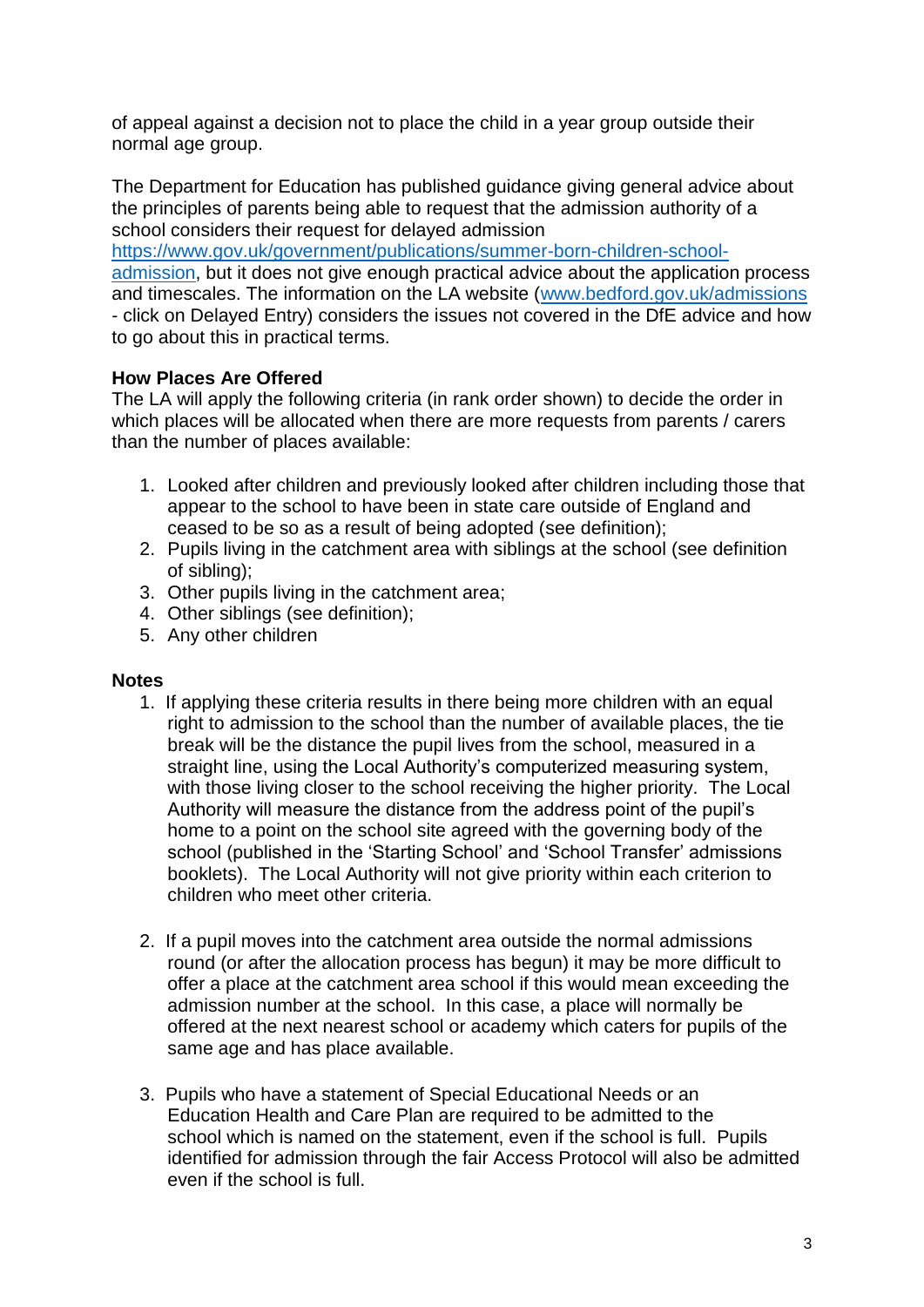## **Twins and Multiple Births**

Every effort will be made to accommodate twins and multiple births and where the 30<sup>th</sup> child admitted to the class is either the first twin or a multiple birth the other twin or multiple birth sibling(s) will be admitted as permitted exceptions to the Infant Class Size rule.

## **Definitions relating to the admissions criteria:**

# **Looked After Children, Previously Looked After Children and those who appear to have been in state care outside of England and ceased to be as a result of being adopted.**

A looked after child is a child who is a) in the care of a local authority, or b) being provided with accommodation by a local authority in the exercise of their social services functions (as defined by section 22(1) of the Children Act 1989) at the time of an application being made to a school.

A previously looked after child is a child who was looked after, i.e. in care of a local authority but ceased to be so because they were adopted or became subject to a child arrangements order or a special guardianship order.

This includes children who were adopted under the Adoption Act 1976 and children who were adopted under the Adoption and Children Act 2002 or became subject to a Child Arrangements Order or Special Guardianship Order.

Child arrangements orders are defined in Section 8 of the Children Act 1989, as amended by Section 12 of the Children and Families Act 2014. Child arrangements orders replace residence orders and any residence order in force prior to 22 April 2014 is deemed to be a child arrangements order.

A Special Guardianship Order is defined in Section 14A of the Children Act 1989 as an order appointing one or more individuals to be a child's special guardian(s).

A child is regarded as having been in state care in a place outside of England if they were accommodated by a public authority, a religious organisation or any other provider of care whose sole or main purpose is to benefit society.

A parent/carer will need to provide sufficient evidence of the child's previously looked after status; e.g.

- Adoption order or adoption birth certificate
- Residence order
- Special quardianship order

## **Sibling**

A sibling refers to a brother or sister, half brother or sister, adopted brother or sister, step brother or sister or the child of the parent/ carer's partner, and in every case should be living at the same address. The sibling must be in the